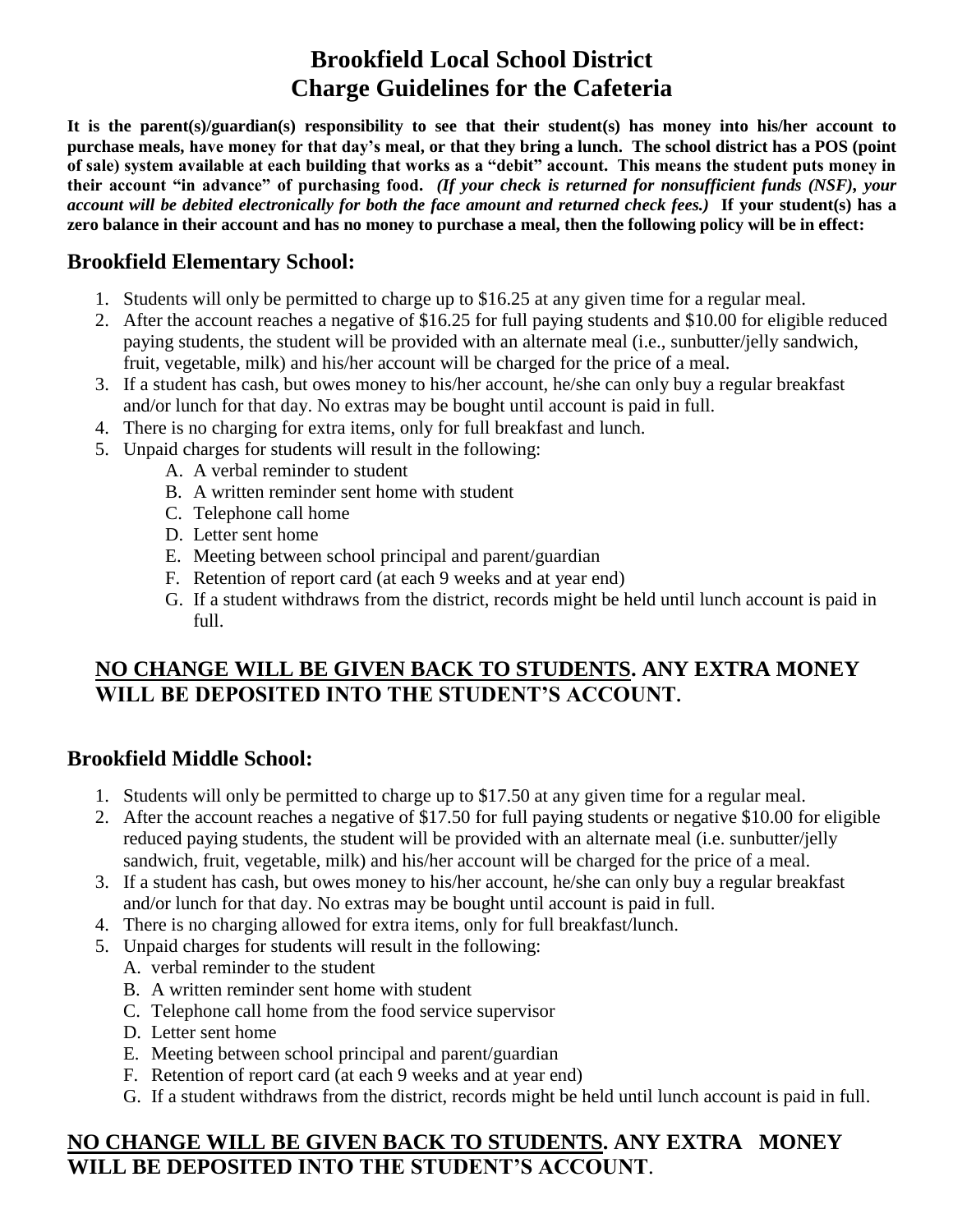#### **Brookfield High School:**

- 1. Students will only be permitted to charge up to \$17.50 at any given time for a regular meal.
- 2. After the account reaches a negative of \$17.50 for full paying students or negative \$10.00 for eligible reduced paying students, the student will be provided with an alternate meal (i.e. sunbutter/jelly sandwich, fruit, vegetable, milk) and his/her account will be charged for the price of a meal.
- 3. If a student has cash, but owes money to his/her account, he/she can only buy a regular breakfast and/or lunch for that day. No extras may be bought until account is paid in full.
- 4. There is no charging allowed for extra items, only for full breakfast/lunch.
- 5 Unpaid charges for students will result in the following:
	- A. A verbal reminder to student
	- B. A written reminder sent home with student
	- C. Telephone call home from the food service supervisor
	- D. Letter sent home
	- E. Meeting between school principal and parent/guardian
	- F. Retention of report card (at each 9 weeks and at year end)
	- G. If a student withdraws from the district, records might be held until lunch account is paid in full.

#### **NO CHANGE WILL BE GIVEN BACK TO STUDENTS. ANY EXTRA MONEY WILL BE DEPOSITED INTO THE STUDENT'S ACCOUNT.**

#### **All Buildings:**

A student can only use the deposited funds in their account for cafeteria purchases and may never "withdraw" cash from their account. At the end of each school year, any money left in the student's account will be rolled over for the next school year. Deposits can be made any day of the week or month.

**No deposits will be taken at the registers. There will be a deposit box located inside of the kitchen for students to deposit their check every morning. Elementary students may give their check to their teachers. Send a personal check or cashier's check with your student's first and last name on it made out to Brookfield Cafeteria. Do not send in cash. The cafeteria/school district is not responsible for lost or stolen money. \*\*Please make sure your student's first and last name is on the check or envelope. Thank you for your cooperation. You are able to get on line and check your student's account balance. For more information on this, check out our school's web site at [www.brookfield.k12.oh.us.](http://www.brookfield.k12.oh.us/) Click on food services. If you have any problems, please feel free to call me at 330-448-5021.**

If a student leaves the district (i.e., moves to another school, graduates, etc.), balances in excess of \$10.00 will be refunded if all other financial obligations to the district are met (i.e., student fees, fundraiser monies, books returned, etc.) if requested in writing to the Supervisor's office at 614 Bedford Road, Brookfield, Ohio 44403. A check will be issued only upon confirmation of the balance by the treasurer and verification from the building principals and secretaries that all other obligations have been met. If the student has a negative balance, their records may be held until account is paid in full.

**\*\*\*Just a reminder, the cashiers will not have cash in their registers. Therefore, there will be no change given back to the students. Any deposit will go directly into that student's lunch account. Please make sure your student is prepared for this.**